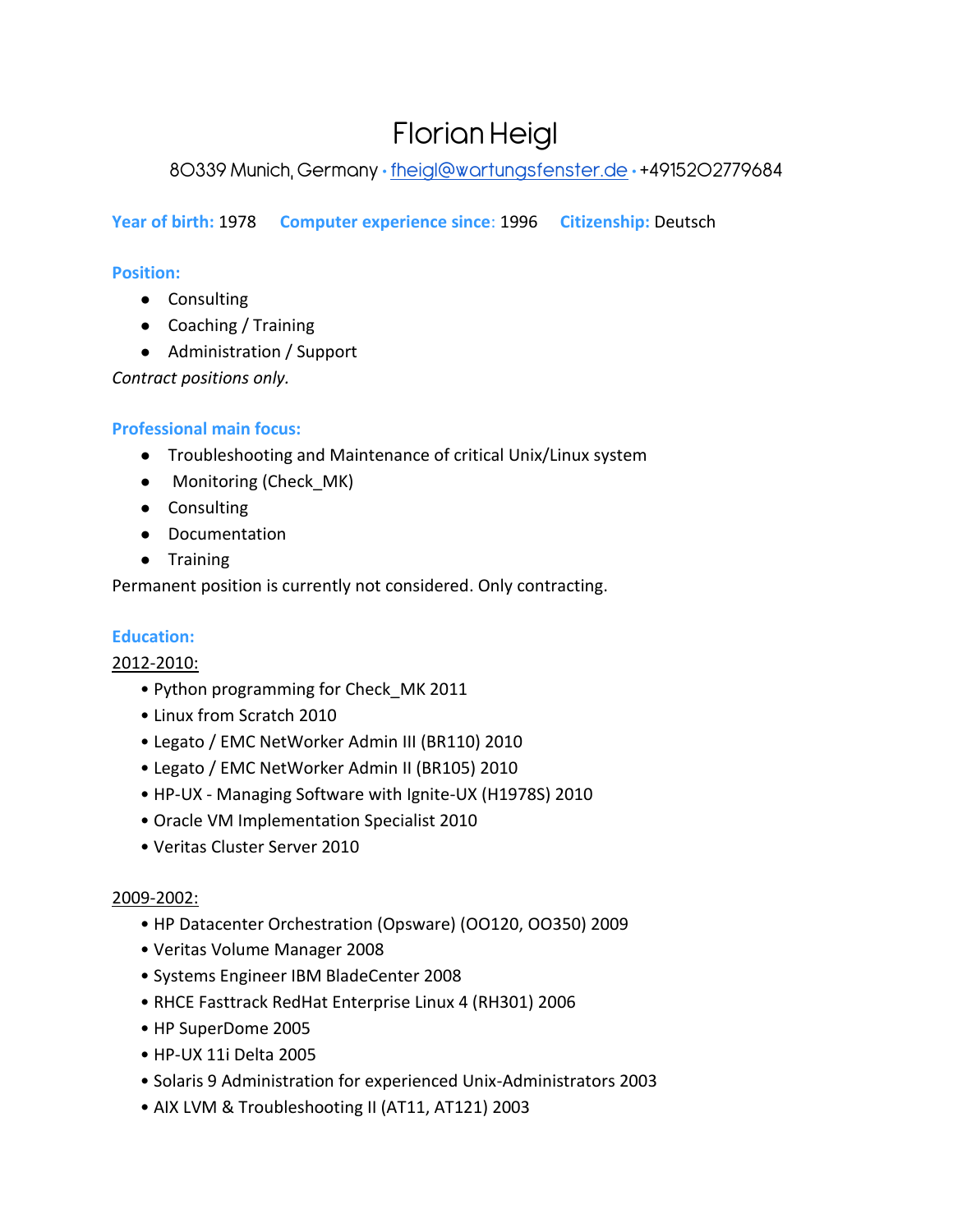- Orsyp Dollar Universe Advanced Administration 2002
- Orsyp Dollar Universe Administration 2002

#### 1999-2001

- Apprenticeship "Fachinformatiker / Systems Integration"
- Unix Basics 1999
- Novell NetWare 5 Adanced Administration 1999

#### **Languages:** English, German

#### **Hardware:**

- Alpha AlphaServer
- Ascii/X Terminals Wyse, Digital
- Digital AlphaServer, PC Servers
- Emulators Citrix XenServer, KVM, Oracle VM,
- Virtualbox, VMWare ESX, Xen
- HP PA-RISC, IA64, SuperDome
- IBM RS6000 Power2 Power5
- Industrial Robot KUKA
- Silicon-Graphics MIPS-based (Octane, Origin) and Rackable
- PC cluster nodes
- SNI RM-Computer
- SUN UltraSparc

#### **Operating systems:**

- HPUX 10.20 11.31
- IRIX 6.5.x
- $\bullet$  SUN OS, Solaris 2.6 11
- Unix
- Windows 2000, 2003, 2008
- $\bullet$  FreeBSD 3 9
- AIX 4.2  $6.x$
- Linux
- RHEL, SLES, Debian, Alpine, Carrier Grade Linux, Ubuntu, CentOS, Oracle, Enterprise Linux

#### **Programming languages:**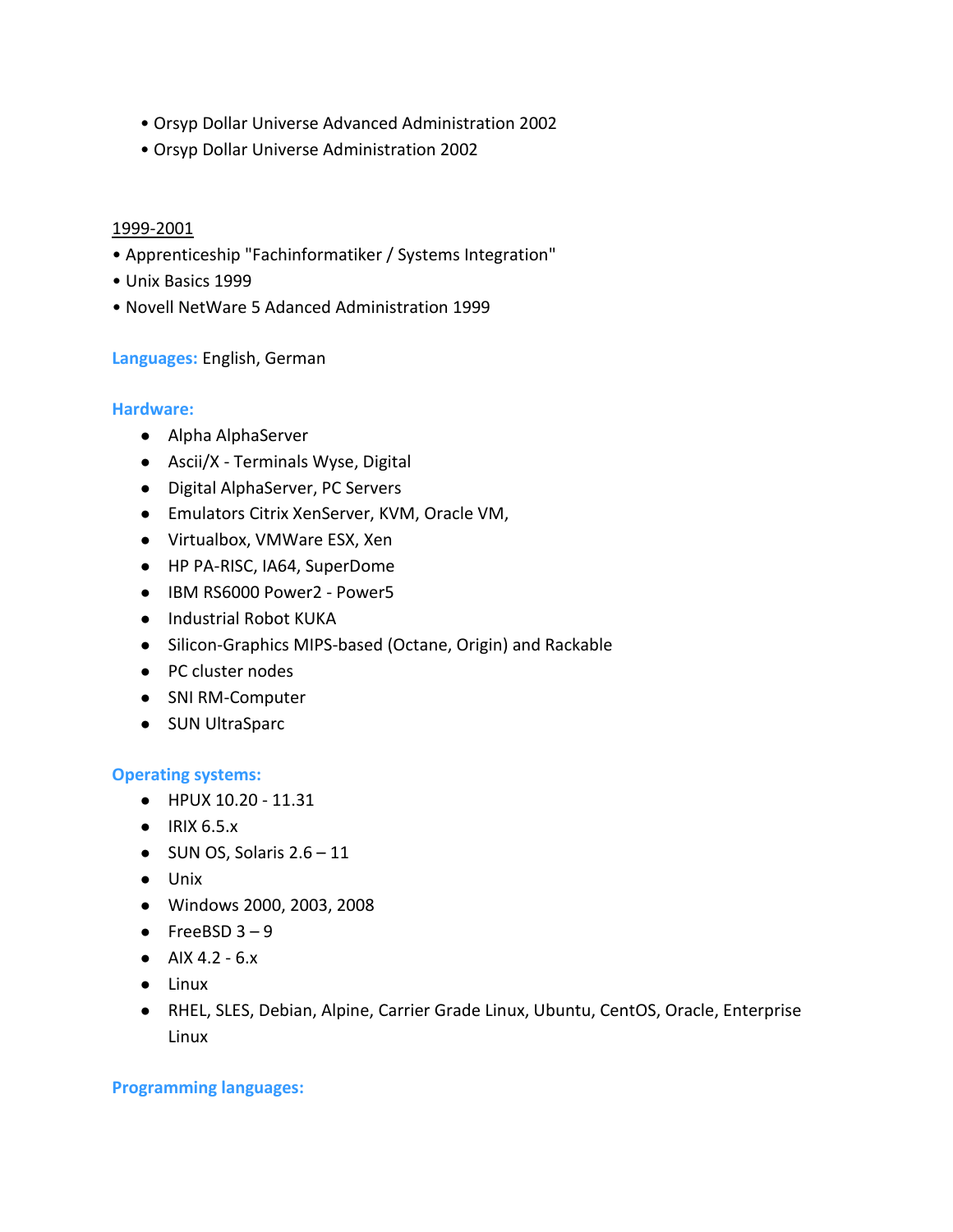- Python
- Shell

### **Database:**

- MySQL
- Oracle
- Postgres

**Data communication:**

- Ethernet
- FDDI
- SNMP

## **Products/Standards/Experiences:**

#### X86 hardware

- anything PC based, workstations & servers
- PC Storage: SAS, SCSI, Fibrechannel (FC), iSCSI, Raid, SSA
- Server: ALR, Compaq, FSC, HP, IBM, SuperMicro
- Blades: HP, IBM, Motorola Telco-grade systems
- UNIX hardware
	- Digital,HP,IBM,NetAPP,SGI,Sun (from small 'Octanes' to HP SuperDome, PA-RISC/IA64)

## Embedded

- VME PPC systems (Linux and FreeBSD)
- CompactPCI i386/PPC/Sparc (FreeBSD)

SAN/Networking/Appliances:

- 3Com, Cisco, Extreme, Huawei/H3C, Nortel/HP Load Balancer
- Brocade Switches, Cisco SAN Router & MDS Switches, Crossroads/IBM FC-SCSI

## **Gateways**

- Infiniband (Cisco, Mellanox)
- EMC^2 Clariion/CX
- HP EVA
- Firewalls: pf/ipf, iptables, PIX, Checkpoint NGX (auf Nokia IPSO)
- automated policy generation fwbuilder / Google Capirca
- NetApp Filers

## Operating systems

- FreeBSD from 3.3
- IBM AIX version 4.x to 5.3
- HP-UX from 2001, from 10.20 to 11.23; parts of 11.31, i.e. multipathing
- Irix from 2000 to 2005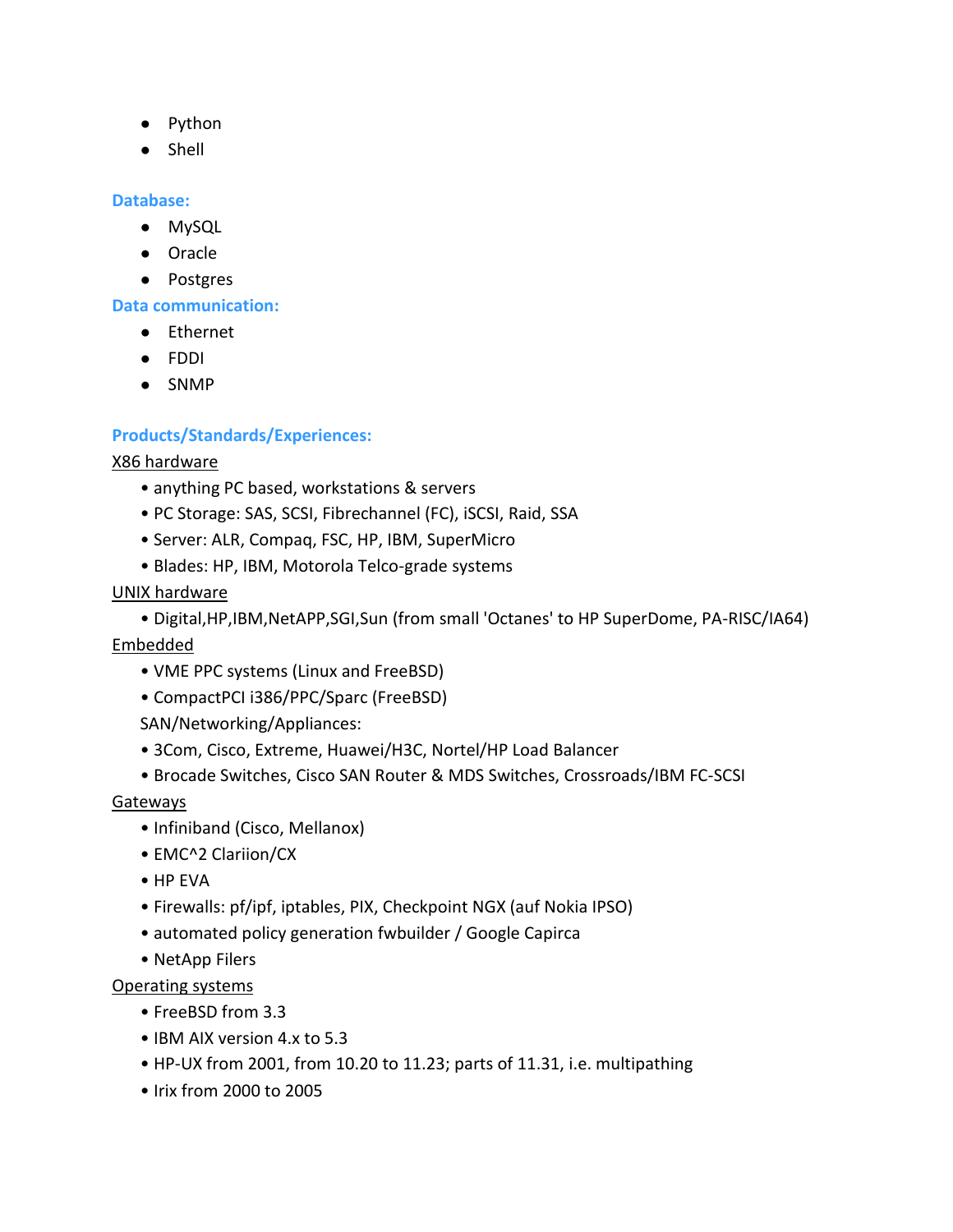- Linux since 1996, usually RHEL (RHCE RHEL4).
- Tru64 5.1B 2004-2005
- Solaris 7/8/9/10/11 on x86/sparc/fujitsu (Primepower)
- Windows mostly W2K3/Active Directory, 2008 basics.

#### Applications

- Monitoring Nagios & Check\_MK expert as user, developer and consultant
- Backup / Restore (Legato NetWorker, Bacula, BackupExec)
- Confluence (Documentation, Basics for usage & administration)
- Cluster (MetroCluster/ServiceGuard, Veritas, Heartbeat, Pacemaker)
- Batch Scheduler (AutoSys, Dollar Universe)
- Ticketsysteme (als User) HP Service Manager, Remedy ARS
- Mail (MS Exchange 2000, Postfix)
- Monitoring (HP OpenView, Nagios, Check MK)
- Linux Storage Target iSCSI Org (LIO)
- Proxy (squid)
- Virtualization (Citrix XenServer Enterprise, VMWare, Solaris Zones, Xen, Oracle VM)
- Veritas Cluster Server (VCS) / Veritas Volume Manager (VxVM)
- Webserver (Apache)
- HP Server Automation (OpsWare)
- Installation Ignite/UX, Cobbler, Kickstart
- Distributed Storage Ceph, GlusterFS
- Cloud OpenNebula
- Configmanagement Basics Puppet, cfengine, isconf, ansible

#### Standard services

- DNS(bind)
- NFS
- NTP
- SSH
- DHCP
- SNMP
- in-depth knowledge with NFS, NTP, SNMP

#### **Scripting**

- ksh (88 & 93)
- Bash
- POSIX sh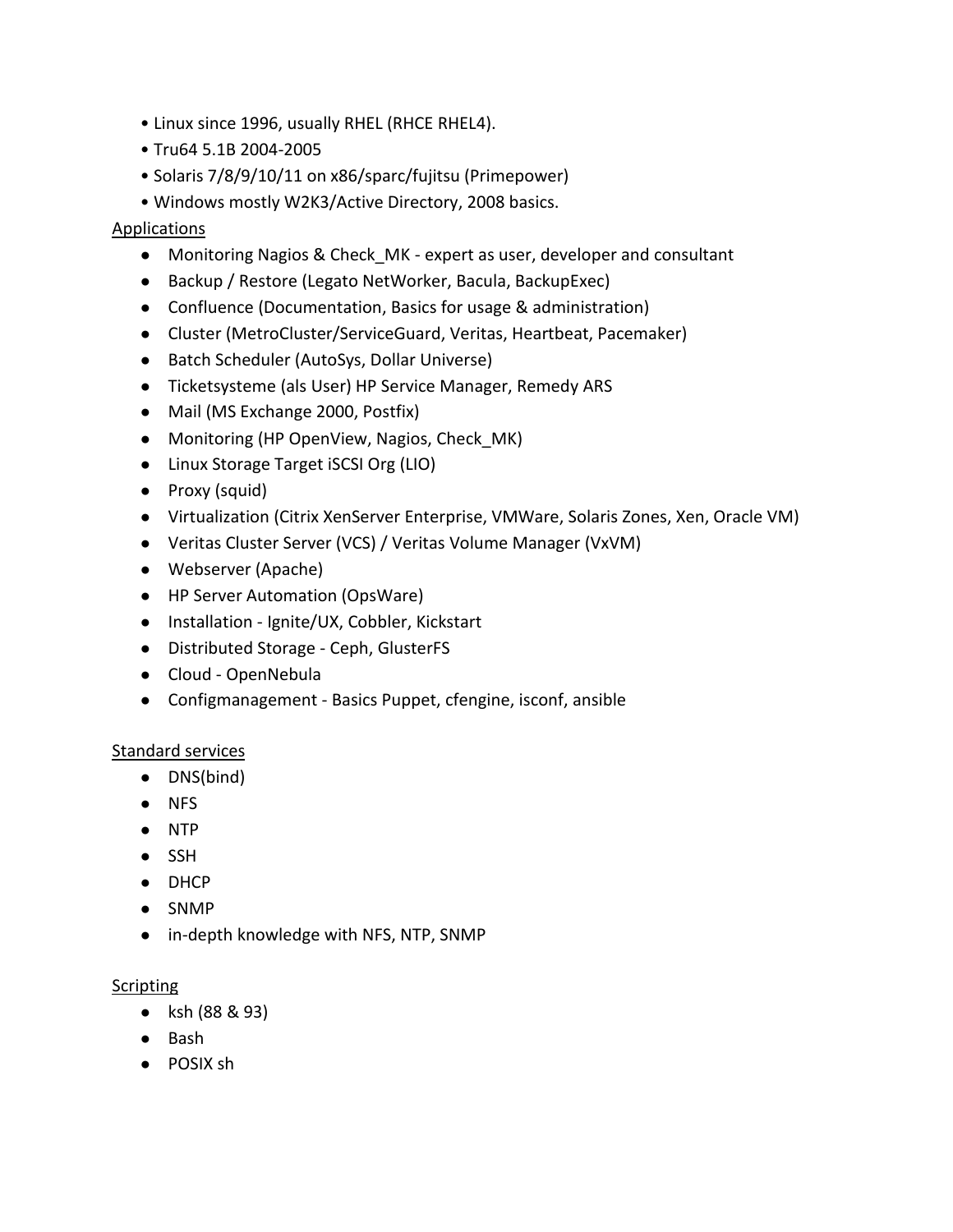● Python

## Branches

- Finance
- Industrial production
- Software development

## **Projects:**

Mathias Kettner GmbH • 01/2011 - 12/2012 • *Consultant Monitoring & systems integrator*

Systems integration:

- Customize and debug an existing CentOS based HA environment of > 60 servers and virtual machines.
- Automation, NTP, NFS and clustering modifications to reach long-term stability.
- Prototype a successor based on a newer RHEL release.
- In-depth log analysis of 50 interacting applications using Splunk

Check\_MK team member:

- Create monitoring support for various hardware and software systems ranging from RAID controllers to radar systems.
- Support customers with highly sophisticated Nagios setups, train operating teams.
- Setup and design of monitoring systems and optimization of existing systems.

Trainer:

- Nagios / Check MK train monitoring concepts and skills to attendees with and without prior monitoring or systems administrations experience.
- Linux Storage LVM, iSCSI, Raid overview and real-world use of features and their limitations.
- Citrix XenServer 6 Workshop on new features and administration.

TriaSoft GmbH • 11/2001 - 12/2010 • *Systems administrator/Consultant*

- Ops Team Unix/Backup/Storage for Munich based Global100 insurance company:
- 2nd/3rd Level support, operations and oncall for AIX, HP-UX, Linux, NetAPP
- Storage, Backup-/Restore, Job scheduling.
- 2010 Team Lead during Offshore & Linux migration.
- Experience in mediating cultural differences, offshore training and ensuring quality.
- Planning shifts (rota) & oncall for multiple teams
- Plan training, internal & external
- Plan UNIX tasks scheduled maintenance weekends with pre- and post-procedures
- Process optimization, create change requests, optimize DR test procedures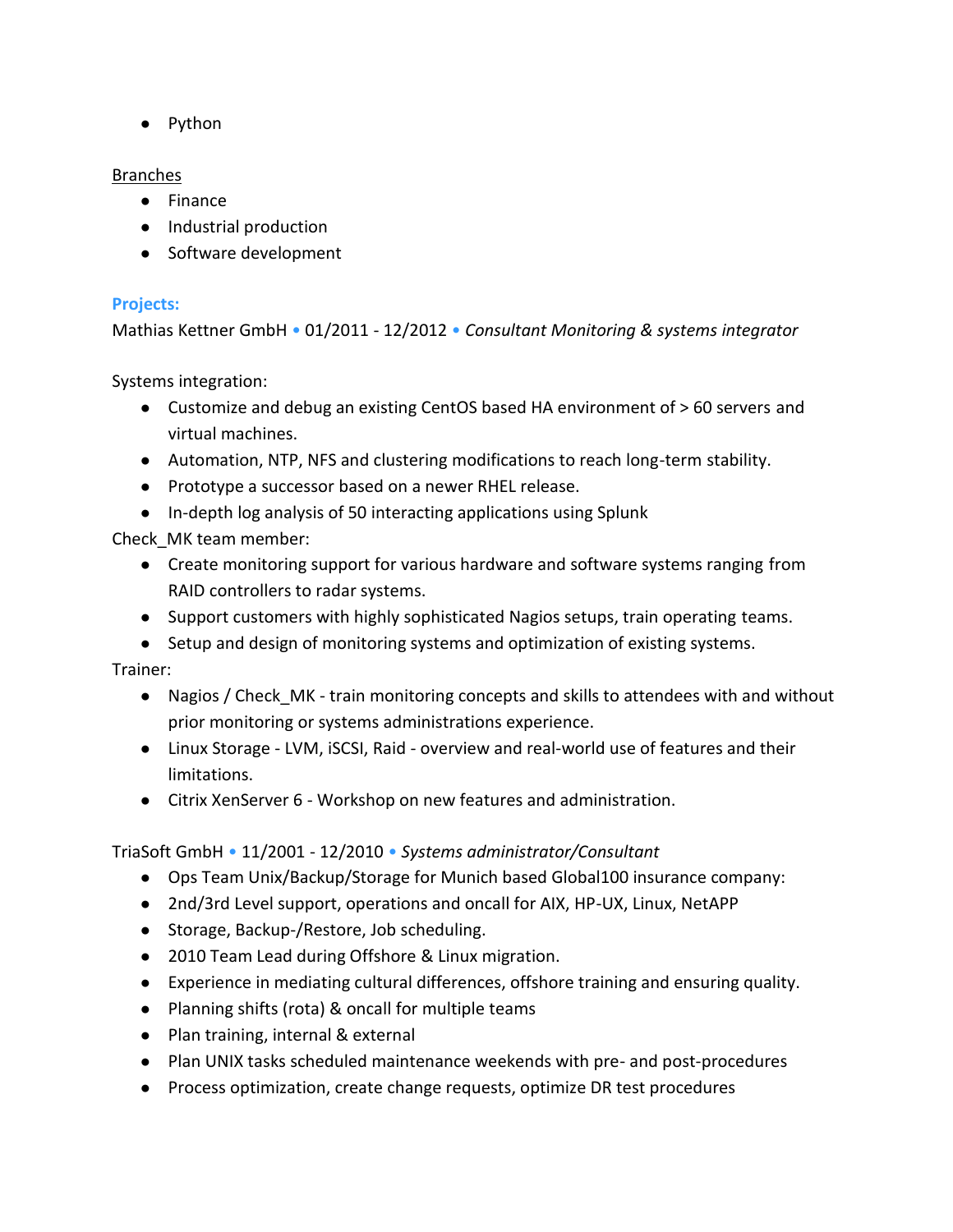- create structure for knowledge base entries
- Improve monitoring, san troubleshooting, i.e. by automated identification of SAN arrays and matching up with DR policies, inventory of all processes including whitelisting.
- Report on incident statistics & identify quality measures
- Incident handling, handle escalations with multiple vendors
- OS part of large-scale Unix->Linux migration of over 200 Oracle and SAP servers.
- Plan & document secure wipe of ~20 servers & storage.
- Plan and coach for Linux skill increase in whole team.
- Design & implement Syslog server for Unix operations based on Syslog-NG, ipf firewalling NFS and SD UX
- Support / Troubleshoot during backup landscape migration
- Fully automate batch scheduler migration by creating an AUTOSYS to \$Universe converter.

TriaSoft IT:

- Design firewall cluster and rule structure (OpenBSD / CARP)
- Build and run monitoring system, based on Nagios since 2003, switch over to
- Nagios/Check MK in 2009
- Upgrade companies' mail server using MS Exchange Server 2000
- Design and build redundant SAN for virtualization environment (Citrix XenServer)
- Plan / troubleshooting / support during upgrades of Citrix XenServer

KUKA Roboter GmbH • 02/2001 - 10/2001

- Work in IT department as user support & tech
- Responsible for support external sales teams, created new backup & dial-in solutions to give them more autonomy
- Inventory software used in company and all international branches.
- Develop and introduce image-based client rollout
- Specify new, more stable client systems
- Administration of SGI CAD workstations

KUKA Roboter GmbH • 09/1998 - 02/2001 • *Apprenticeship: Fachinformatiker / Systems integrator*

- Full-time IT staff before official start (05/1998 09/1998)
- User support & rollout
- Planned and held workshops for other apprentices
- Created monitoring software in VB

Siemens AG: